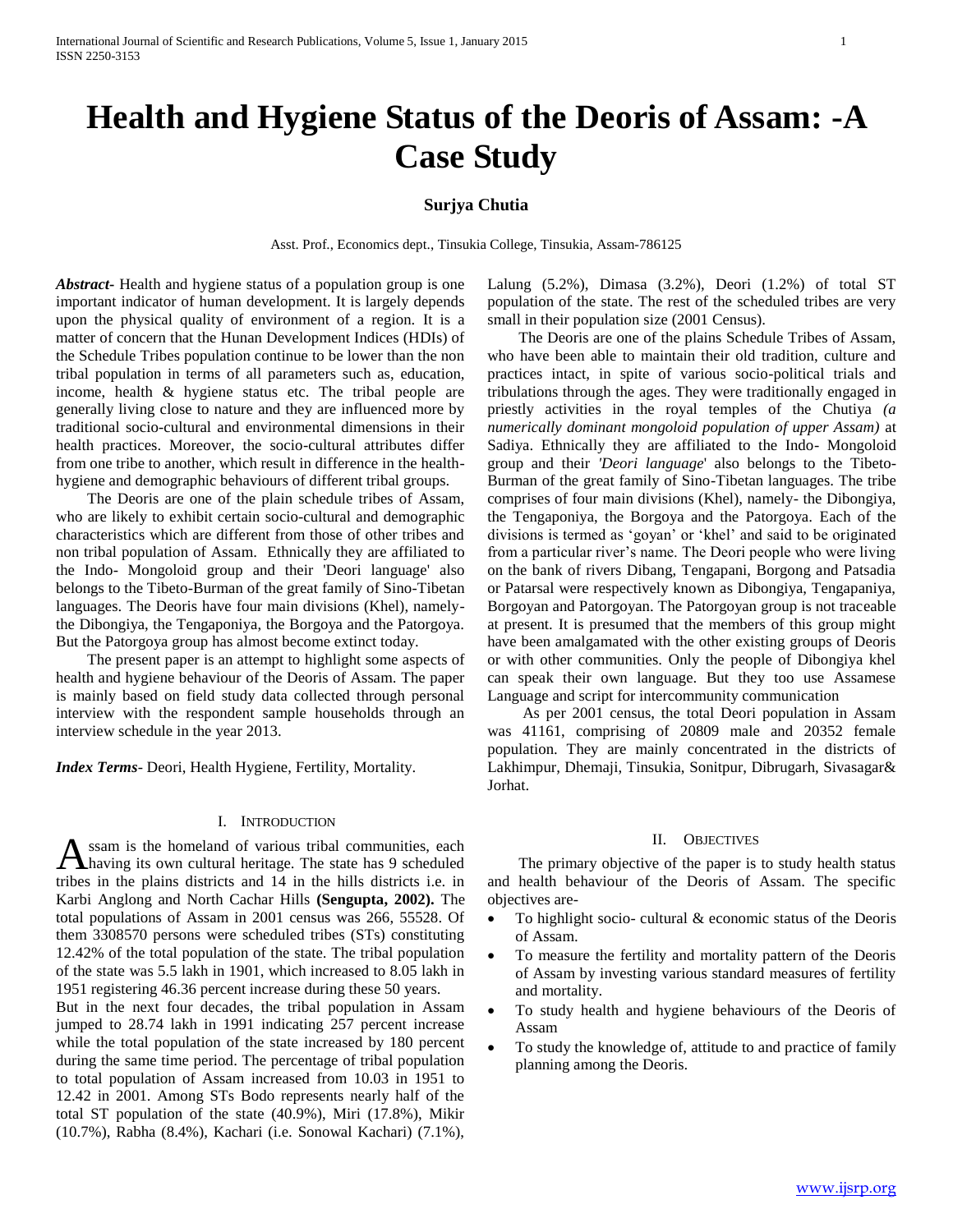## III. METHODOLOGY & SAMPLE DESIGN

 Three districts of Assam having very high to moderate concentration of Deori population have been purposively selected as sample districts. These are Lakhimpur Sunitpur and Tinsukia. From these three districts 21 Deori villages have been randomly selected as the sample villages. A village is said to be Deori village if the percentage of Deori households in the village is 50 or above. A total of 1077 households from the 21 sample Deori villages have been randomly selected for intensive study. Thus the study will be confined into 1077 sample (Deori) households. The study is primarily based on field-work data to be collected from sample households with the help of a series of questionnaires prepared for the purpose. Apart from the field survey data, information from several secondary sources like population census, statistical handbooks, journals, books etc. are also used.

## IV. MAJOR FINDINGS

 The Deoris are predominantly a rural community, because most of them are living in the rural areas. As per 2001 census, 93.9% Deori population of Assam live in rural areas. They are mainly agriculturalists. They are still depending upon the traditional method of cultivation. About 77.15% surveyed husbands are found purely cultivator and most of the wives (98.12%) are just housewife. It is found in the survey that the dominant form of family structure among the Deoris is nuclear (i.e. 61.8%).

 The highest proportions (around 69.1%) of the sample households are having 5 to 9 family members. The big sized families having members 15 & above is about 3.6%. The average family size is found to be 7.16.

 The sex ratio is found to be 966 females per thousand male, which is lower than that of total tribal population of Assam (972) and India (978), but higher than the overall sex ratio of the total population of Assam (932) and of India (933) in 2001.

 The literacy rate of the surveyed Deori husbands and wives are not so poor as compare to the state's male and female literacy rate. The male literacy rate is about 85.46% against the state's rate of 71.3o% as per 2001 census and female literacy rate is about 67 .3o% against the state's female literacy rate of 54.6o% as per the census. The general literacy rate of the surveyed husbands and wives is about 76.36% which is also higher than the state's general literacy rate (i.e. 63.3%) in 2001 census.

 Most of the Deori houses are constructed by wood, bamboo, cane and thatches. The houses are four to six feet high from the ground which is called *'Chang Ghar'*. The study confirms about 82% of the sample households are living in *Chang Ghar.* All the houses are of same pattern, generally facing towards east direction .The houses vary in length according to the size of the family.

 Housing condition of the surveyed population is far from satisfactory as most of the households do not enjoy the basic amenities of life such as pucca house, pucca latrine and pure drinking water. It is found that only 8.2% of the sample households have pucca house, 23.6% have semi pucca and remaining 68.2% have cutcha house. Only economically sound households *(about 11%)* have both the bathroom and toilet facilities in their houses. As there was no public larine facility in the villages, a large portion of the Deori households (16%) have to go in open fields or nearby jungle for latrine which is very unhygienic.

 It is found in the survey that only 14.7% households have electricity facility which is significantly low as compared to the state average. In Assam as a whole 26.4% households have electricity in urban areas and 21.1% in rural areas *(census report, 2001, India, Assam, part-III).* Regarding Fuel consumption pattern, it is found that 84% of the total surveyed Deori households used wood, 3.3% used Kerosene Stoves and 11.4% households were found using LPG.

 The staple cereal food of the Deori people is rice. For their meat supply they rear fowls, pigs, ducks and goats. *Suze* (rice bear) is prepared in every household and it is the most favourite drink which can be severed to all, irrespective of age and sex.

 Early marriage is quite common among the women of the Deori tribe. As many as 36.20% percent of the sample women got married bellow the minimum legal age of marriage of female in India i.e. 18 years. The mean age at marriage among the Deori females is found to be 19.17 years. Cases of divorce among them are very rare *(0.24 % is found in the survey)*.

#### V. FERTILITY BEHAVIOURS

 Crude Birth Rate (CBR) is most commonly used measure of fertility, which shows the number of live births at per thousand populations in a year. The crude birth rate in the present study is found to be 27.23 per thousand population which is higher than the crude birth rate of Assam (i.e.24.3) and India (i.e, 23.1) in 2007 **(SRS).** Poor practice of family planning methods, Lack of awareness about family planning, poor level of income etc. may be the reasons for high crude birth rate among the Deoris.

 In case of the Age Specific Fertility Rate (ASFR), relatively high fertility has been observed in the age group of 20-29 years, therefore, women in that age group should be encouraged to adopt contraceptive devices to limit the family size.

 The Total Fertility Rate (TFR) shows the total number of children born to a cohort of women and the gross reproduction rate used to show the number of daughters born to a cohort of women. The total fertility rate is found to be 2.8 children per Deori women of the reproductive age group, which is higher than the replacement level of fertility. The  $3<sup>rd</sup>$  round of National Family Health Survey **(NFHS-3)** found the total fertility rate for Assam as 2.4 and for India it is 2.7. Thus, the total fertility rate of the Deori is higher than that of Assam's and India's rate.

 The Child- Women Ratio (CWR) is another important measure of fertility. A high child- women ratio reflects high level of fertility which is considered as bad for reproductive health of the women. The child- women ratio is found to be 362 children per thousand Deori women of the reproductive age group. In contrast to this a high child-woman ratio was found among the Saharias- a tribe of Madhya Pradesh (i.e, 667.78) **(Biswas & Kapoor, 2003).**

 Out of total live births, 54.3 percent took place to the mothers who got married before the age of 18. About 56 percent of the pregnant women visited doctors for antenatal check-up during their last pregnancy. Hence a large chunk of the population is out of purview of the necessary minimum medical